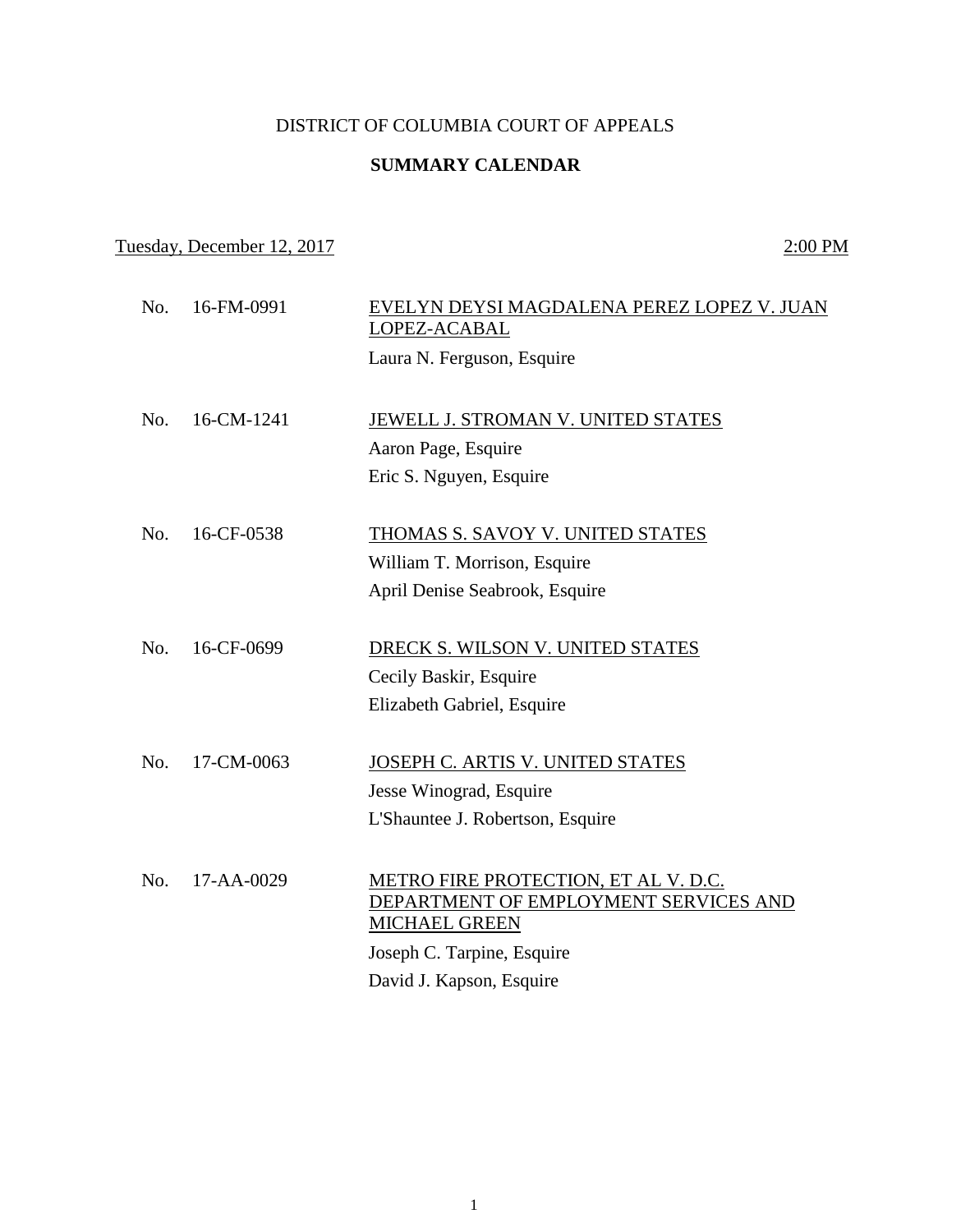## Wednesday, December 13, 2017 10:00 AM

|     |                              | <b>SPECIAL SITTING - SUMMARY</b>                                              |
|-----|------------------------------|-------------------------------------------------------------------------------|
| No. | 16-CV-0757                   | TYRONE WILSON V. NATURAL PRODUCTS                                             |
|     |                              | <b>ASSOCIATION</b>                                                            |
|     |                              | Donald M. Temple, Esquire                                                     |
|     |                              | Jennifer S. Jackman, Esquire                                                  |
|     | Wednesday, December 13, 2017 | 2:00 PM                                                                       |
| No. | 16-CV-1066                   | <b>GEORGE W. CRAWFORD V. FIRST AMERICAN TITLE</b><br><b>INSURANCE COMPANY</b> |
|     |                              | Latif Doman, Esquire                                                          |
|     |                              | James N. Markels, Esquire                                                     |
| No. | 15-CV-1230                   | APRIL THOMAS V. MARIE JOHNSON                                                 |
|     |                              | Claire H. Pavlovic, Esquire                                                   |
| No. | 16-CM-0373                   | SHAWN A. DYSON V. UNITED STATES                                               |
|     |                              | Thomas W. Ullrich, Esquire                                                    |
|     |                              | Amy Joy Thomas, Esquire                                                       |
| No. | 16-CO-1053                   | DAVID J. BROWN V. UNITED STATES                                               |
|     |                              | Marc L. Resnick, Esquire                                                      |
|     |                              | Patricia A. Heffernan, Esquire                                                |
| No. | 16-CF-0238                   | THOMAS DODSON, JR. V. UNITED STATES                                           |
|     |                              | William Collins, Esquire                                                      |
|     |                              | Michael E. McGovern, Esquire                                                  |
| No. | 16-CM-0979                   | GEORGE J. GOLPHIN V. UNITED STATES                                            |
|     |                              | Jeffrey L. Light, Esquire                                                     |
|     |                              | Sumit Mallick, Esquire                                                        |